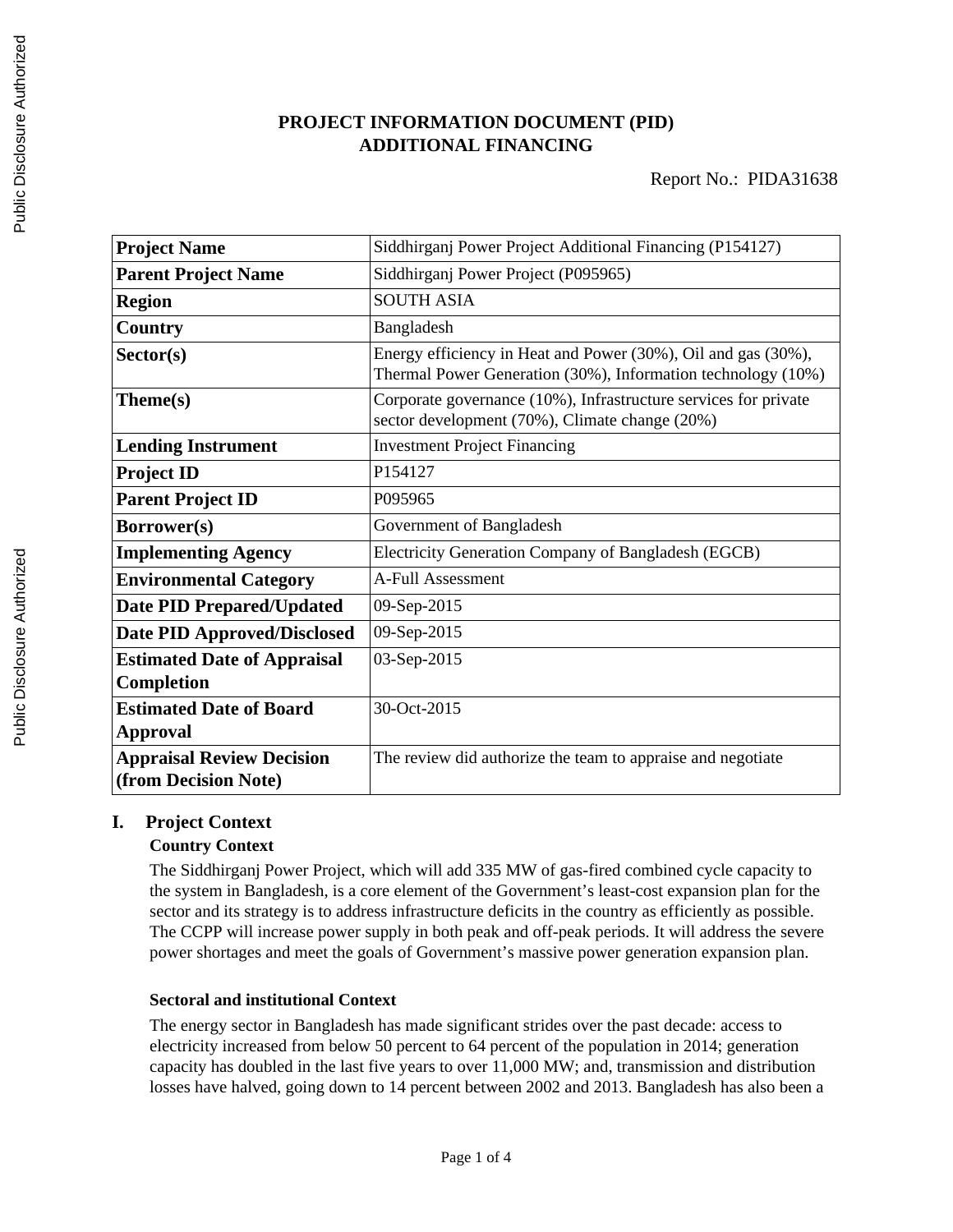pioneer in renewable energy based distributed generation with more than 3.5 million solar home systems (SHS) installed as of May 2015. The Government was able to attract private investment into power generation, including two IPPs with foreign investment in 2001. More recently, it has successfully negotiated the import of power from India to supplement domestic generation.

Despite the increase in power generation capacity, there is a growing gap between the demand for power and the supply available. In FY 2012/13, there was a shortfall in peak capacity of 22% and a 13% shortfall in terms of meeting non-peak demand– the highest level of demand served in 2013 was only 6,675 MW. Currently, peak demand is estimated to be 9,250 MW while available capacity is around 8,000 MW.

The availability and reliability of power supply is a key concern for businesses in Bangladesh. Data from the World Bank Enterprise Survey of 2013 indicate that outages resulted in an output loss of 2.87% of GDP in Bangladesh that year. Firms in Bangladesh face ten times as many outages in a typical month as the average for all countries for which Enterprise Survey data are available and five times as many as the average for low income countries. About 63% of Bangladeshi firms invest in back-up generation, which mitigates some of the actual impact of power outages on output, but the additional expense impacts the firms' cost of production.

Energy requirements are projected to rise nearly five-fold to over 190 tera watt hours (TWh) by 2030 (from the 2013 level) as efforts to increase access to grid electricity (presently only 53 percent of the population is connected to the grid) bear fruit and in view of 6 percent per annum projected economic growth. At 294 kWh/annum, per capita consumption of power in Bangladesh is one of the lowest levels in the world with considerable scope for growth. Electricity supply is constrained for several reasons, the most important of which is limited investment over the past decade in new base-load generation capacity and inadequate growth in fuel availability, mainly natural gas. About 2,300 MW of the new capacity added came through short-term rentals relying on relatively expensive imported fuel oil; and, the sector needs significantly more investment to keep up with the 8-10% projected increase in demand associated with growth over the next decade. Many power plants are decades old and operate below rated capacity due to inadequate attention to operations and maintenance, and with reduced output of electricity per unit of fuel. Efficient, combined-cycle gas power plants make up only 2.4 GW of the approximately 7 GW of gas–fired capacity. The average efficiency of the aging gas generation fleet is 34%, which is well below the 50-60% efficiency of new built combined cycle plants.

# **II. Proposed Development Objectives**

#### **A. Current Project Development Objectives – Parent**

Increase supply of electricity to Bangladesh grid network.

#### **III. Project Description**

#### **Component Name**

Part A) Siddhirganj 335 MW combined cycle power plant (CCPP), and Part D1) Associated technical assistance for capacity building of EGCB.

#### **Comments (optional)**

The proposed AF will cover the financing gap resulting from : (i) upgrading of the project from a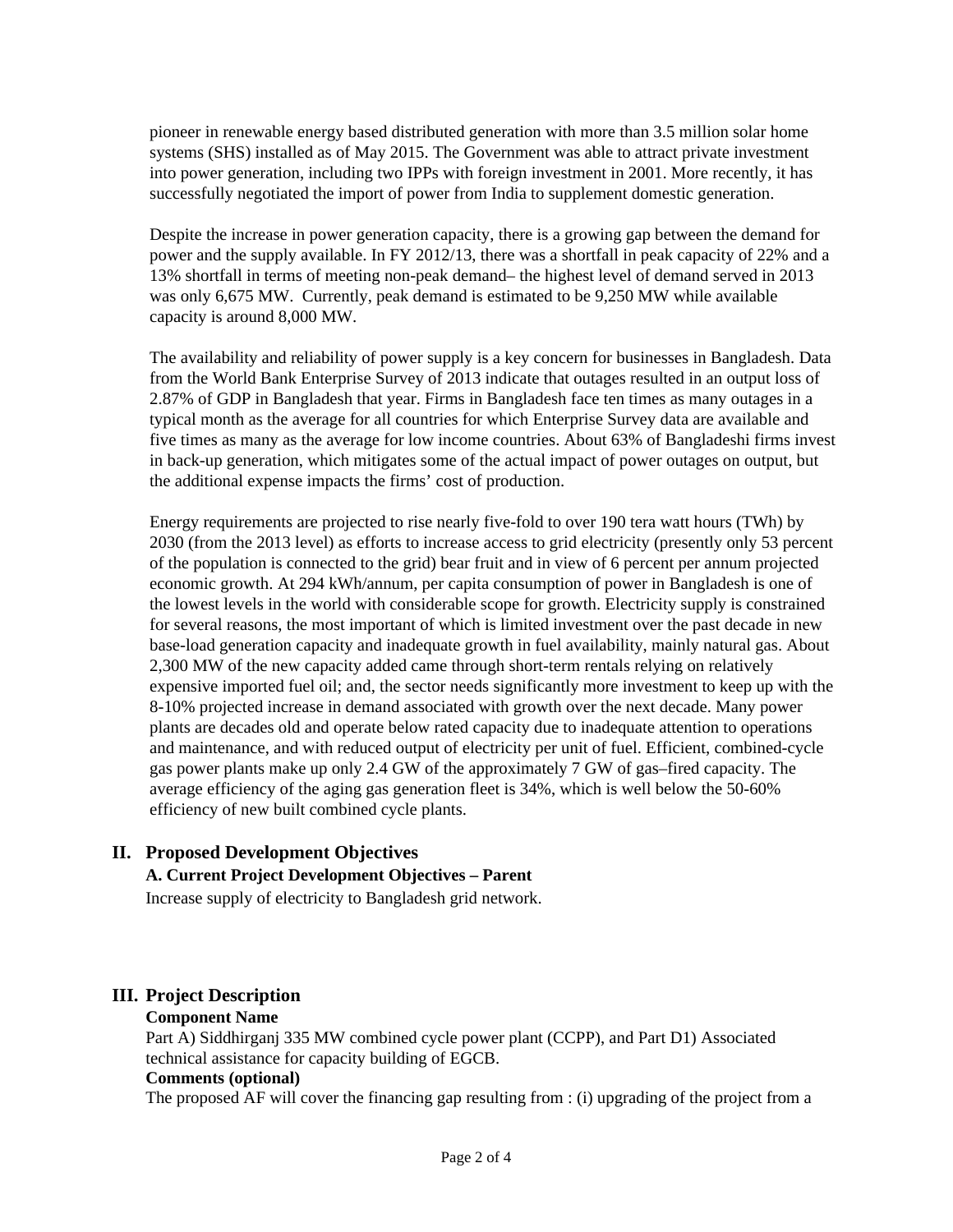300 MW gas-fired peaking power plant (original project cost: US\$ 470 million) to a 335 MW combined cycle power plant (CCPP; revised project cost: US\$ 652.50 million); and (ii) reduced purchasing value of IDA Credit (to US\$ 327.29 million from original value of US\$ 350 million equivalent) due to appreciation of US dollar since Board approval. The AF proceeds will be used to cover the additional capital cost of the CCPP (over the cost of the peaking plant) and related capacity building contracts and would enable the completion of activities envisaged under the redesigned project. No further changes to the project are envisaged.

## **IV. Financing** *(in USD Million)*

| Total Project Cost:                         | 205.21 | Total Bank Financing: 176.71 |        |
|---------------------------------------------|--------|------------------------------|--------|
| <b>Financing Gap:</b>                       | 0.00   |                              |        |
| <b>For Loans/Credits/Others</b>             |        | Amount                       |        |
| <b>BORROWER/RECIPIENT</b>                   |        |                              | 28.50  |
| International Development Association (IDA) |        |                              | 176.71 |
| Total                                       |        | 205.21                       |        |

# **V. Implementation**

The project has demonstrated significant implementation progress over the past year and is expected to meet its PDO within its implementation time frame (June 30, 2018 closing date). The simple cycle power plant is scheduled for commissioning in November 2015 and the combined cycle in August 2016. Other project components, including the construction of a gas pipeline and electricity transmission line, are at an advanced stage of construction or complete. Ninety-two percent of the current Credit (SDR 205 million) has been committed, 74% disbursed and only three contracts (for capacity building) are currently under procurement. The IP rating has been in MS status since December 2014 and the both IP and DO are in S status since May 2015. Implementation is being carried out by the same agencies as in the original project. These are, the Energy Generation Company of Bangladesh (EGCB), the Power Grid Company of Bangladesh (PGCB), and the Gas Transmission Company of Limited (GTCL).

# **VI. Safeguard Policies (including public consultation)**

| Safeguard Policies Triggered by the Project    |                           | N <sub>0</sub>            |
|------------------------------------------------|---------------------------|---------------------------|
| Environmental Assessment OP/BP 4.01            | X                         |                           |
| Natural Habitats OP/BP 4.04                    |                           | x                         |
| Forests OP/BP 4.36                             |                           | x                         |
| Pest Management OP 4.09                        |                           | x                         |
| Physical Cultural Resources OP/BP 4.11         |                           | $\boldsymbol{\mathsf{x}}$ |
| Indigenous Peoples OP/BP 4.10                  |                           | x                         |
| Involuntary Resettlement OP/BP 4.12            |                           | x                         |
| Safety of Dams OP/BP 4.37                      |                           | X                         |
| Projects on International Waterways OP/BP 7.50 | $\boldsymbol{\mathsf{x}}$ |                           |
| Projects in Disputed Areas OP/BP 7.60          |                           | x                         |

### **Comments (optional)**

A detailed EIA of the CCPP was carried out in July 2012, cleared by the Bank and disclosed in the country and in the World Bank's Info Shop. EIAs for the other two components (power